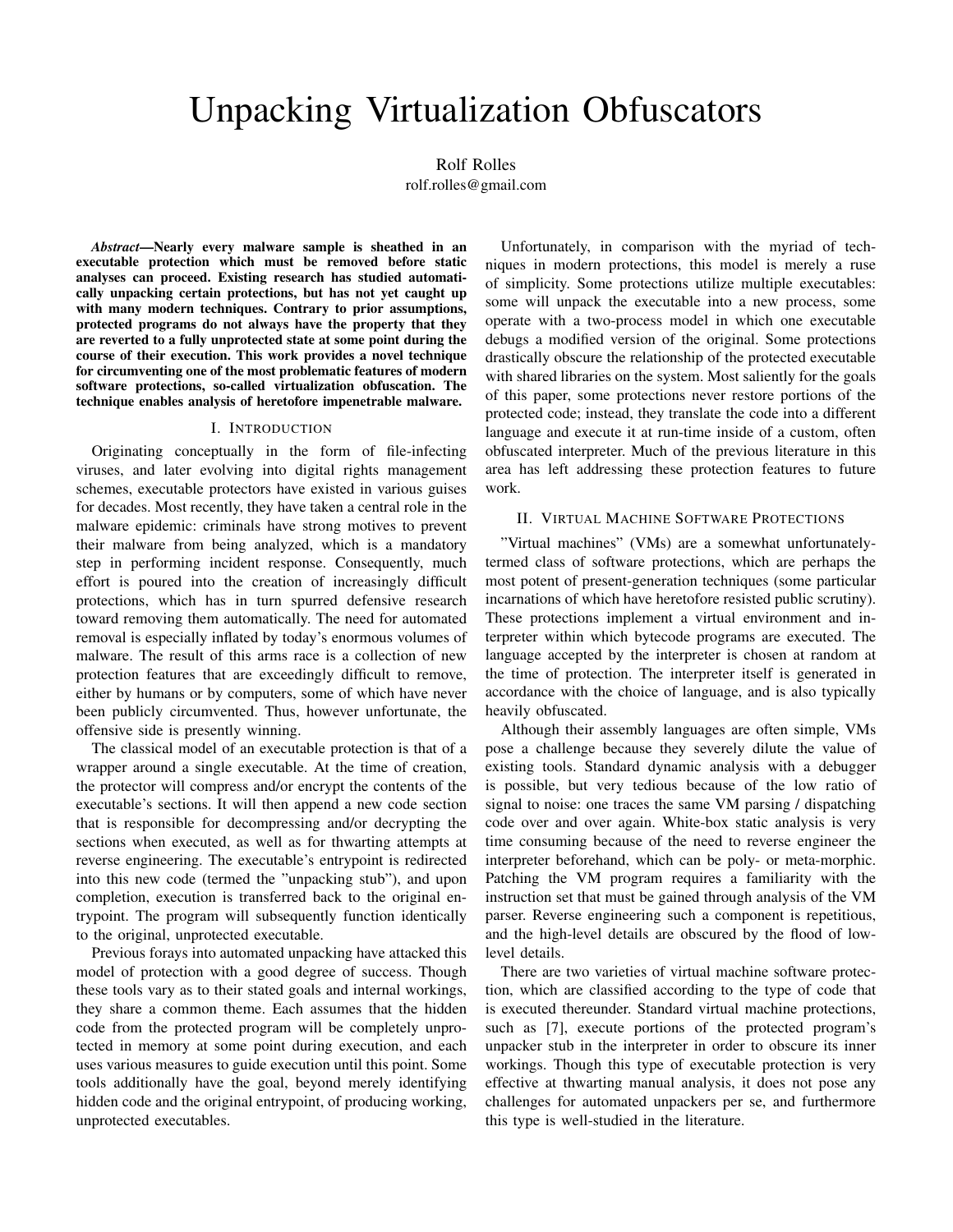The second variety of virtual machine software protections is the one with which the rest of this paper shall be concerned. So-called "virtualization obfuscators" (known in [1] and [10] as instruction virtualizers) translate portions of the program's original x86 machine code into a custom language which is then interpreted at run-time. The program's code is never restored to its original form. As a consequence, without reconstruction of the original x86 code, existing white- and gray-box analyses are impossible.

### *A. Virtual Machine Architecture*

As stated, a virtualization obfuscator contains an interpreter, which shares much in common with an ordinary interpreter. Virtualization interpreters tend to be written in assembly language and implemented as a large switch statement, which may either contain a single point of dispatch or the opcodes may be directly threaded. The interpreter operates upon the data available to a machine-language program, namely, the processor's registers and flags.

The language interpreted by a virtualization obfuscator tends to be RISC-like. One x86 CISC instruction will translate into multiple virtualized instructions. For example, for an instruction with a complicated memory-addressing mode such as mov eax, [ebx+ecx\*4+123456h], the address calculation will be translated into several virtual instructions: one to fetch ecx, one to multiply ecx by four, one to fetch ebx, one to add these quantities together, one to add 123456h to the result, and one to dereference the formed address.

Upon entering into the virtualization obfuscator at the beginning of a bytecode program, the interpreter must save the host's registers and flags into a structure (termed the VM's context structure). The net effect of bytecode execution is a sequence of manipulations applied to memory and the context structure. Upon exiting the bytecode program, the interpreter is responsible for restoring the host's registers and flags, and for transferring control back to the native x86 portion.

#### *B. Template Languages*

Virtualization obfuscators at their core involve the conversion of the native x86 machine language into another custom language, chosen at the time of protection at random from a family, which at run-time is interpreted in an obfuscated interpreter customized for that particular language. The original x86 code is permanently destroyed.

Internally, each virtualization obfuscator offers one or more template languages from which the final language is derived. For instance, Themida allows the user to choose between four different template languages in its protection options: RISC-64, RISC-128, CISC and CISC-2. Each of these separate choices results in a different "basis" language being used.

Considering executables protected with the same template language, the differences between any two particular instances generally consist of different encodings for the same instruction (e.g. byte 0x12 might represent addition in one instance of the VM, and multiplication in another), extra obfuscation within certain instructions (e.g. for instructions which take constant operands that are embedded in the instruction stream, the constants themselves may be obfuscated), and x86-level obfuscation upon the VM harness and each of its handlers.

## *C. Method of Circumvention*

To truly break a virtualization obfuscator, we must convert the protected code from the bytecode language back into x86 machine code that resembles the original pre-protected code, thereby removing the program's dependency upon the interpreter. Doing so allows us to apply standard program analysis and reverse engineering techniques, such as testing the sample against an anti-viral signatures database, or classifying the sample according to its family [20].

One key observation behind circumventing virtualization obfuscators is in remembering that they are interpreters. If we had in our possession a compiler with a front-end accepting the language of a particular sample and a back-end that produced x86, we could re-compile the virtualized instructions back into machine code. Another key observation is that, since the virtualization obfuscator derives the language for each individual sample from a template language, the languages utilized by two different protected binaries will have many similarities. Whereas deciding the syntax and semantics of a language accepted by an interpreter may be difficult in general, answering the same question knowing that the language is derived from some particular known language family is more easily tractible.

Combining these two observations, the plan for attacking these protections is to create a back-end compiler infrastructure which translates some representation of the template language into x86 code, and a mechanism for generating a front-end for the compiler that is specific to the language accepted by a protected sample.

*1) Reverse engineer the virtual machine:* This step must be performed only once per virtualization obfuscator. A skilled reverse engineer must examine the virtual machine to determine the operations of which it is capable, design an intermediate language (IR) that captures the semantics of the language, and construct a translator which maps the the VM bytecode operations into a sequence of intermediate language instructions. [19] discusses a system that automatically extracts certain information from an arbitrary instance of a virtual machine, although more analysis is still required in order to fully break the protection.

We shall use VMProtect [14] as our running example. VMProtect's language is stack-based and RISC. On entry to the VM, in the x86 portion, VMProtect pushes the registers and the flags onto the stack (in an order that is randomly determined per sample). Inside of the VM bytecode program, the first action is to pop all registers off of the stack and store them into a 16-dword scratch area. Computations take place upon the scratch area in lieu of upon the processor's registers. Upon exit of a VM bytecode program, the contents of the scratch section are copied onto the host stack and then restored into the processor registers in a manner that is randomly determined per sample.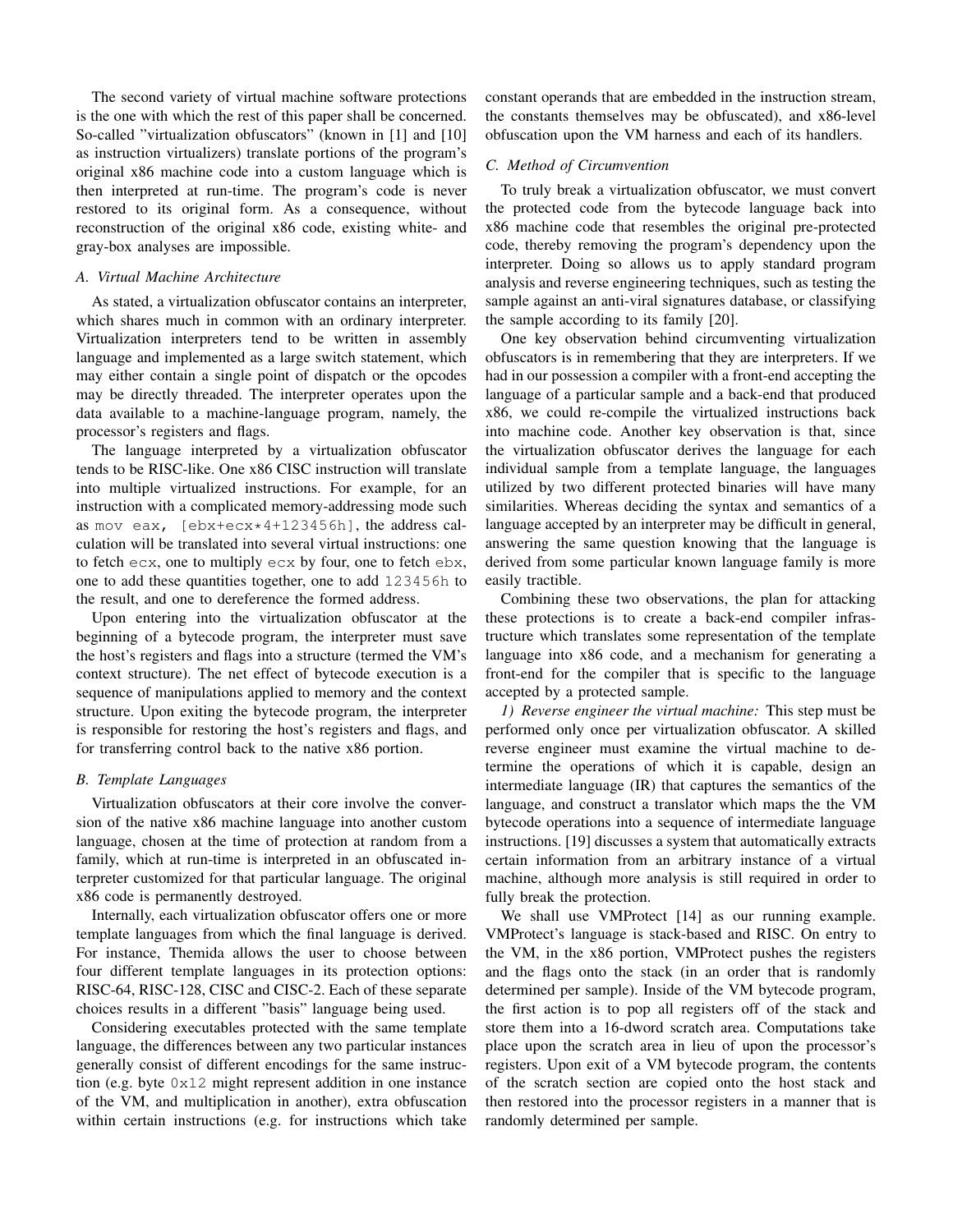Two examples of VMProtect instructions follow. The first is responsible for popping a word off of the stack  $( [ebp+0] )$ , adding the word to another word on the stack ( $[ebp+4]$ ), and pushing result and the flags onto the stack.

```
mov ax, [ebp+0]
sub ebp, 2
add [ebp+4], ax
pushf
pop dword ptr [ebp+0]
```
The second pops a dword and then a word off of the stack, shifts the dword to the right by the word, and then pushes the result and the flags onto the stack.

```
mov eax, [ebp+0]
mov cl, [ebp+4]
sub ebp, 2
shr eax, cl
mov [ebp+4], eax
pushf
pop dword ptr [ebp+0]
```
When the VMProtect translator encounters an x86 instruction dictating that two words be added together, it will generate bytecode that makes use of the aforementioned addition opcode. For example, add ax, bx will translate into a fetch of the bx register, a fetch of the ax register, the addition of words opcode described above, an instruction to pop the flags off of the stack and store them somewhere in the scratch area, and finally an instruction to store the resultant word from the stack into the ax register in the context structure.

VMProtect's instruction set lacks many features in comparison with the x86 assembly language that it represents. For example, it lacks bitwise exclusive-or, or, and, and not instructions, as well as add with carry, subtraction, subtraction with borrow, increment, decrement, unary negation, setting of registers/memory with condition codes (setcc instructions), conditional moves, and conditional jump instructions. All of these features are implemented in terms of more primitive operations.

For example, the NOR instruction takes two arguments from the stack ( $[ebp+0]$  and  $[ebp+4]$ ), negates them and computes the bitwise-AND of the two.

| mov   | eax, $[ebp+0]$    |
|-------|-------------------|
| mov   | $edx, [ebp+4]$    |
| not   | eax               |
| not   | edx               |
| and   | eax, edx          |
| mov   | $[ebp+4]$ , eax   |
| pushf |                   |
| pop   | dword ptr [ebp+0] |

This opcode is used to implement logical operations. For example, and eax, ebx is represented as NOR(NOR(eax,eax) NOR(ebx,ebx)). Similarly, the add instruction is used to implement the arithmetic instructions previously mentioned.

Further, parts of the x86 instruction set such as the SIMD instructions are not virtualized by VMProtect. When such an instruction needs to be executed, VMProtect will exit the bytecode program (restoring all flags and registers), jump to a location containing the non-virtualized instruction, and then re-enter the bytecode program.

*2) Detect the locations at which control flow enters the virtualization obfuscator:* Detecting entrypoints into the VM is a hard problem to solve statically: even assuming perfect disassembly (in contradiction of [11]), the control transfers into the VM look like any other control transfer. In practice, however, it is easy for a reverse engineer to locate the VM entrypoints, as it is usually obvious which portion of the program is sensitive enough to require protection (e.g., encryption schemes). [19] shows that the transfers into the VM can be detected through dynamic means.

*3) Develop a procedure for producing a disassembler, given a protected executable:* Additionally to knowing the layout of one instance of the virtualization interpreter, the reverse engineer must also understand in which respects two different derivations from the template language are the same, and how they differ. VMProtect offers two flavors, both of which we have evaluated: the demonstration version provided on the author's website, and the full version available to registered customers. For the first, we were able to create samples using the package provided by the author. For the second, a collection of malware samples were obtained from an antivirus industry partnership.

The files protected with the demonstration version were all found to recognize almost entirely the same language. The x86 implementation of each VM opcode dispatcher was identical across samples. The only differences were the orders in which the registers were saved on VM entry and restored upon exit, and the ordering of the dispatchers within the switch table. Recognizing the variant of the language in this case is easy: the dispatchers can simply be fingerprinted to decide which switch case corresponds with which operation, and the register save/restore sequences can be sliced out of the entry/exit sequences.

The files protected with the registered version were found to be rather different. First, the x86 implementation of the VM and each of its opcode handlers were obfuscated differently from sample to sample. Meaningful instructions were interleaved with "junk" instructions that have no effect on the legitimate computations. An example follows.

```
; insert junk here
mov eax, [ebp+0]
; insert junk here
mov eax, fs:[eax]
; insert junk here
mov [ebp+0], eax
; insert junk here
```
Secondly, the VM opcodes which took constant parameters from the instruction stream (e.g. push 0h) had special obfuscation: the handlers would load the constants from the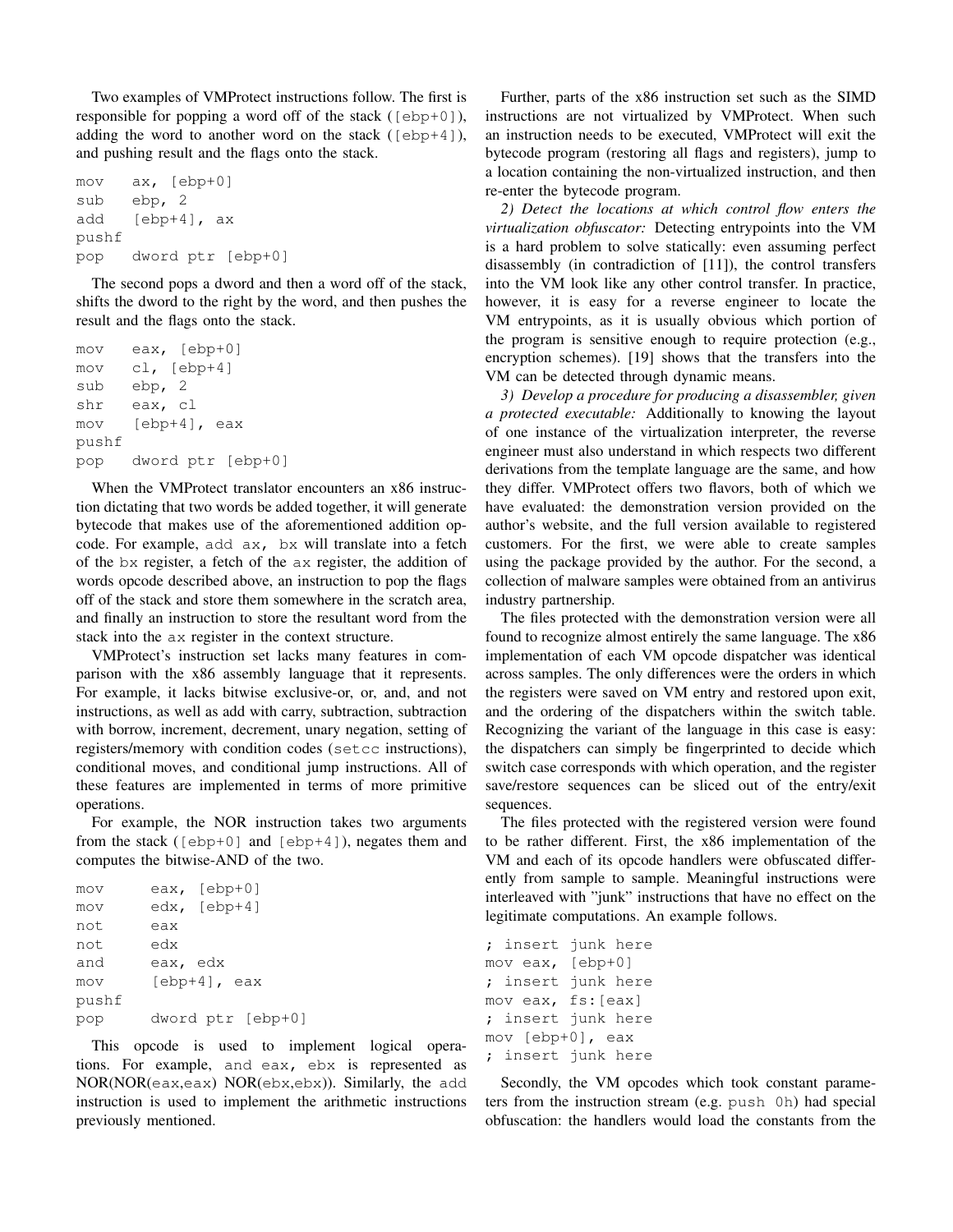instruction stream and apply a series of arithmetic transformations thereto before using the value (e.g. before pushing it onto the stack). These "constant obfuscations" were different per sample. The first six lines of the following snippet are an example of constant obfuscation.

| neg   | al      |                |
|-------|---------|----------------|
| ror   | al, $2$ |                |
| xor   | al, 39h |                |
| dec   | al      |                |
| neg   | al      |                |
| not   | al      |                |
| movsx | edx, al |                |
| mov   |         | $edx, [ebp+0]$ |
| mov   |         | [edi+eax], edx |

There were certain other cosmetic obfuscations: some samples would read the instruction stream backwards (e.g. decrementing EIP after each instruction rather than incrementing it), some had further obfuscation in determining which byte values corresponded to which handlers, and some obfuscated the addresses of the VM instruction handlers.

To generate a disassembler, we must recognize the handlers despite their obfuscation, and further recognize the obfuscation in the handlers which take constant parameters, extracting the sequence of arithmetic operations responsible for deobfuscating the constants.

This task turned out to be readily amenable to ad hoc techniques. Since the obfuscation on the x86 representation of the VM harness and dispatchers consisted of "junking" only (insertion of random but harmless instructions between the legitimate instructions belonging to the handlers) as opposed to metamorphic obfuscation, every instruction which was present in the non-obfuscated handler is present in its literal form in the obfuscated handler. ([18] discusses a possible solution for metamorphic obfuscation in the handlers, namely deobfuscation of the x86 assembly representation via compiler optimizations.) Therefore, we can simply use regular expressions upon the disassembly of the obfuscated handlers to perform a comparison with the non-obfuscated handlers, and choose the largest match. This method can be used for both the evaluation version of VMProtect, which does not obfuscate handlers, as well as the commercial versions.

With the opcodes thus identified, we can then perform additional analysis for those handlers which take constants from the instruction stream, to slice out their constant deobfuscation routines. In the example above, we simply apply slicing techniques upon those instructions that modify the register al to obtain the constant deobfuscation routine.

The current implementation of the VMProtect disassembler generator is an IDA plugin, consisting of roughly 5KLoC of C++. It constructs OCaml source code for a disassembler that converts raw bytes into VMProtect bytecode.

Recent research in program analysis ([21] in particular) provides a more robust method for identifying handlers without constant obfuscations. By performing pure symbolic execution upon the VM opcode handlers, we obtain a representation

Figure 1. Abstract syntax for the VMProtect IR  $\langle segment \rangle ::= CS | DS | ES | FS | GS | SS | S$  $\langle \textit{unop} \rangle ::= -$ 

 $\langle binop \rangle ::= + \vert \ll \vert \gg \vert$  Nor  $\vert$  Rcl  $\vert$  Rcr  $\vert \div \vert$  Idiv  $\vert \times \vert$  Imul  $\langle expr \rangle ::= \text{Reg } r \mid \text{Temp } t \mid \text{Const } c \mid \text{Dereference } seg \text{ expr}$ size ∣ Binop expr binop expr ∣ Unop unop expr

 $\langle ir \rangle ::=$  Assign  $expr \; expr \; |$  Push  $expr \; |$  Pop  $expr \; |$  Jump expr ∣ x86Literal littype

of each handler as a mathematical function that is a map from its input space (the VM context structure, VM EIP and its surrounding bytes, and the program's memory) into the same space. By focusing on the transformation of one state to another, we can ignore irrelevant details such as those introduced through obfuscation (including metamorphic obfuscation). We can then apply a theorem prover to determine if the handler computes the same function as one of the handlers that are known a priori. For handlers with constant obfuscations, perhaps a TQBF solver could be used. We leave these investigations to future work.

*4) Disassemble the bytecode and convert it into intermediate code:* With a custom disassembler in hand, we can now disassemble the bytecode stream into a sequence of VMProtect bytecode instructions. However, we find that the disassembled code is hard to read due to the somewhat complicated semantics of each VMProtect instruction. Since VMProtect is a stack machine, all instructions either push or pop data from the stack, and it can be complicated to track the flow of data throughout a basic block (i.e. a value may be pushed onto the stack dozens of instructions before it is finally popped). Therefore, it is convenient to translate each VMProtect instruction into a series of instructions in a simpler language, so as to explicate all implicit operations (such as pushes and pops).

The OCaml source code that converts the VMProtect bytecode to intermediate representation is roughly 1000 lines of OCaml. The abstract syntax for the intermediate language is displayed in figure 1.

Here is one of the VMProtect bytecode handlers, and its corresponding translation into the intermediate representation.

```
mov eax, [ebp+0] ; pop dword from stack
mov eax, fs:[eax] ; read dword from address
mov [ebp+0], eax ; push dword onto stack
DeclareTemps([(0,D);(1,D)])
Pop (Temp 0)
Assign (Temp 1, Deref (FS, Temp 0, D))
Push (Temp 1)
```
We introduce temporary variables to ease the translation; these variables are not actually part of the VMProtect instruction set nor the produced x86 code. We shall eliminate them later with compiler optimizations.

*5) Apply compiler optimizations to the IR:* With the VM-Protect bytecode suitably transformed, we can now apply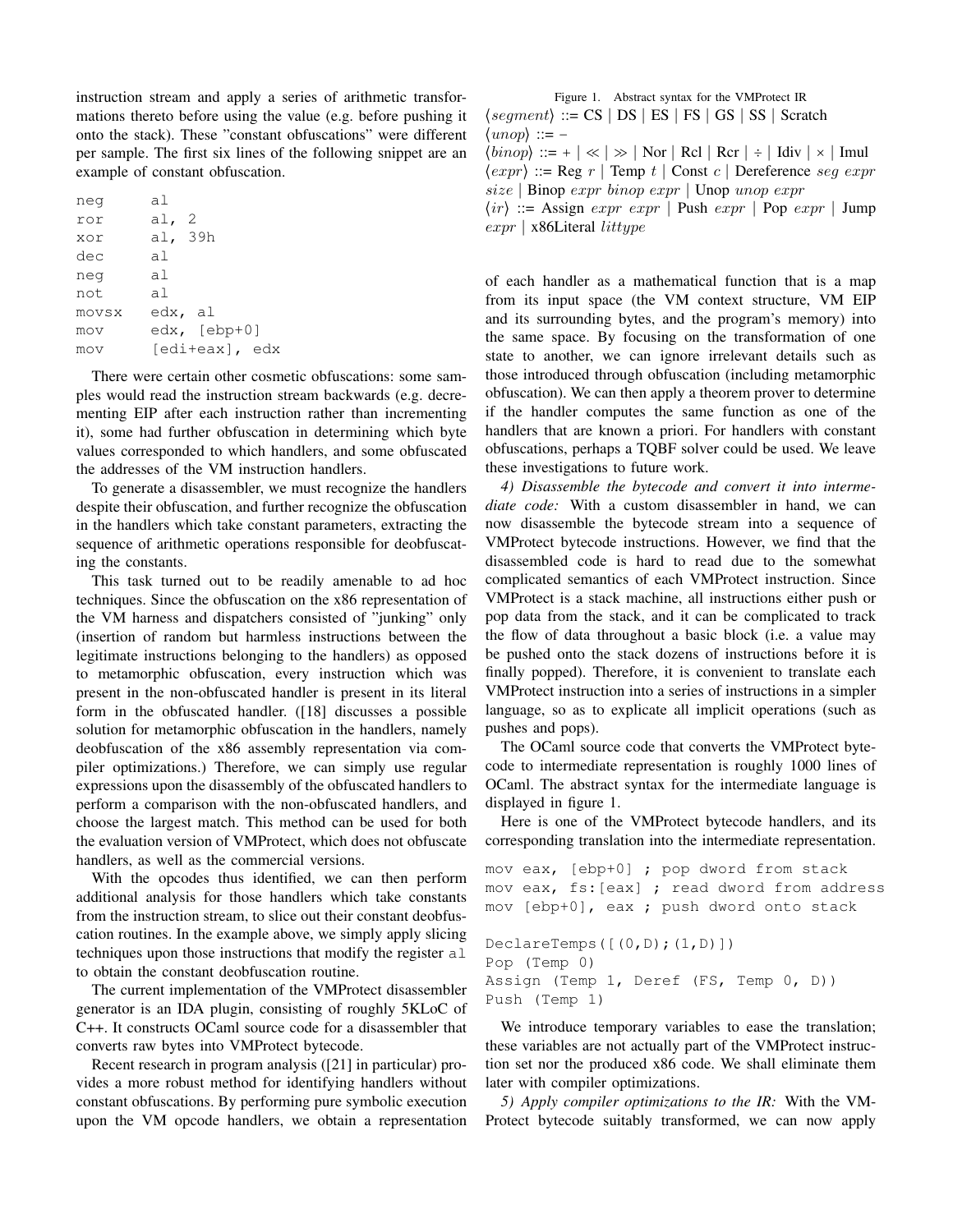compiler optimizations locally to each basic block in order to transform the intermediate representation into something closer to x86. We begin with an unoptimized listing, immediately after translation into the intermediate language. The code is what one would expect from a stack machine: nearly every instruction is a push or a pop.

An unoptimized IR listing that we shall use as a running example follows.

```
push Dword(-88)
push esp
push Dword(4)
pop t3
pop t4
t5 = t3 + t4push t5
push flags t5
pop Scratch:[52]
pop t6
pop t7
t8 = t6 + t7push t8
push flags t8
pop Scratch:[12]
pop esp
```
We apply a simple analysis to rid the IR of its stack machine features. We scan the basic block from the beginning to the end, maintaining a stack. For each push instruction that we encounter, we make a note of the size of the push and the instruction generating it. For each pop, we simply inspect the bottom of the stack and note which instruction pushed the value onto the stack. From here, we can eliminate the push/pop pair and replace it with a direct assignment statement. The resulting program resembles a more conventional listing.

```
t3 = Dword(4)t4 = espt5 = t3 + t4Scratch: [52] = \text{flags } t5t6 = t5t7 = Dword(-88)t8 = t6 + t7Scratch: [12] = \text{flags } t8esp = t8
```
Next, we apply the standard compiler optimizations copy propagation and constant propagation to eliminate the temporary variables; as a result, we have eliminated 80% of the original IR, and are left with a very readable listing.

Scratch:  $[52]$  = flags 4 + esp  $esp = esp - 84$ Scratch:  $[12]$  = flags esp - 84

We perform copy propagation to decide which scratch areas correspond to which registers. The result of optimizing the running example is the single statement  $\exp = \exp - 84$ .

With the IR suitably transformed, we can now invert the

transformations concerning the bitwise and arithmetic instructions as described previously. We simplify expressions such as nor(nor(eax,eax), nor(ebx,ebx)) into expressions such as and eax, ebx.

A representative example of a fully-optimized block of VMProtect IR follows. As can be readily seen, the listing is virtually identical to x86 assembly language, with the exception of the presence of assignment statements instead of mov instruction, and explicit representation of the instructions' effect on the flags.

```
push ebp
ebp = esp
push -1
push 4525664
push 4362952
eax = FS: [0]push eax
FS: [0] = espeflags = flags esp - 84
esp = esp - 84push ebx
push esi
push edi
SS:[ebp-24] = espcall [4590300]
```
For comparison, the original code before it was protected by VMProtect is reproduced below.

```
push ebp
mov ebp, esp
push 0FFFFFFFFh
push 450E60h
push offset sub_4292C8
mov eax, large fs:0
push eax
mov large fs:0, esp
add esp, 0FFFFFFA8h
push ebx
push esi
push edi
mov [ebp-18h], esp
call ds:[0460ADCh]
```
*6) Generate x86 code:* Code generation in this particular application has several differences from the operations performed by a regular compiler: we seek to generate code that is as close to the original, pre-protected code as is possible. For example, rather than choosing an arbitrary register allocation, we are able to infer which registers should be used in each operation through the compiler optimizations discussed previously. Additionally, since some of the VMProtect instructions have no analogues in the x86 instruction set such as the norinstruction, we seek to recognize the constructs built thereupon and translate them directly into assembly language, as opposed to compiling sequences involving nor constructs. Also, we must generate instructions that are not typically considered by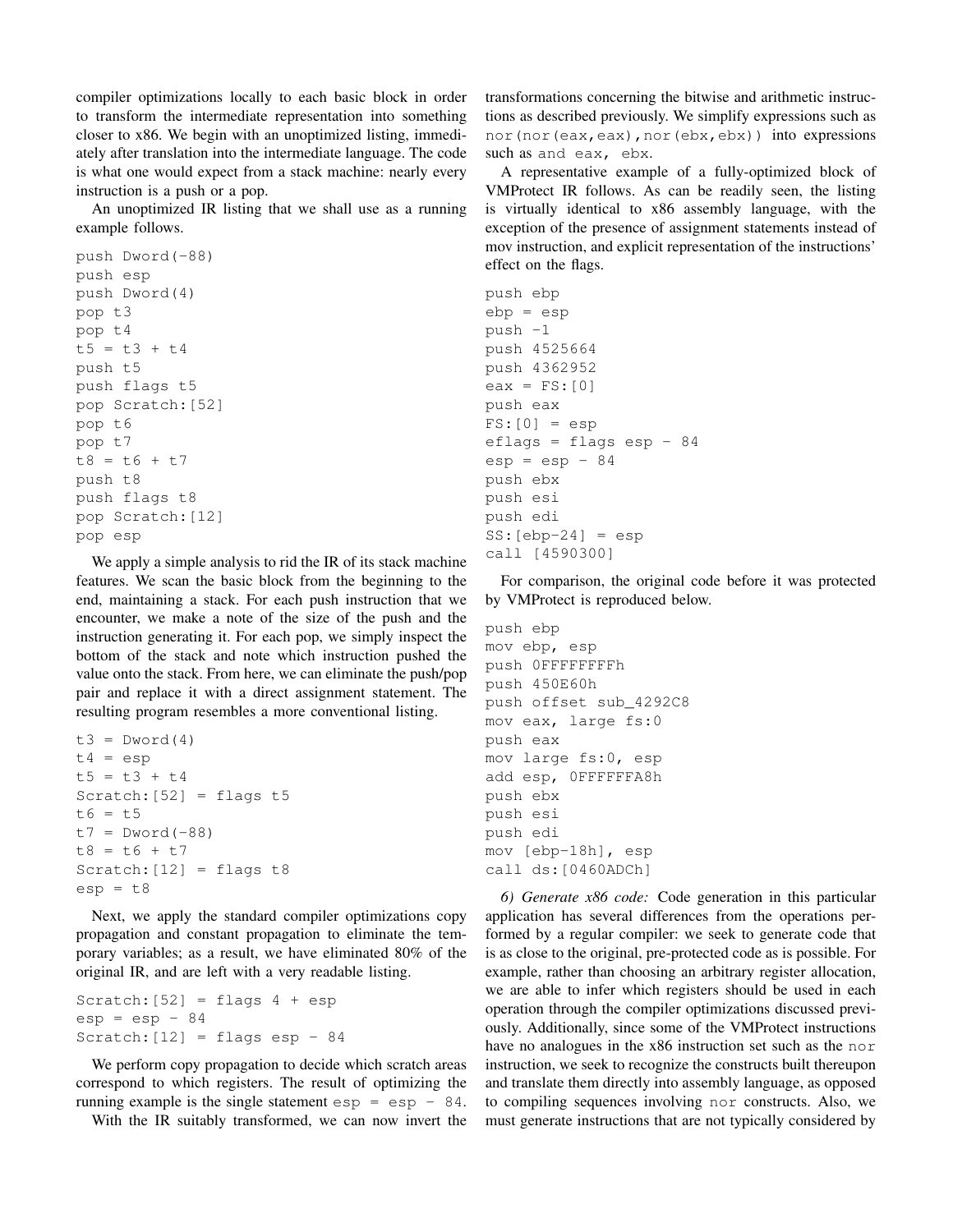standard compilers, such as the privileged instructions in and out.

## III. RELATED WORK

## *A. Automated unpacking in general*

It is the simplistic model of protection discussed in the introduction that has been targeted by previous work in this area. Previous automated, generic unpackers assume that protections will adhere to a simple model: namely, that there will be some point in time where the executable is entirely unprotected in memory, and that dumping the process image to the disk will result in a functioning executable. The goal of these systems is to monitor execution until the packed program has finished executing its unpacking stub, at which point it is assumed to be unprotected.

Automated unpackers produced heretofore can be divided into two categories: those that take advantage of either processor features and/or the operating system, and those based on emulation. The archetypical example of an in-guest automated unpacker is OllyBonE [6]. OllyBonE uses a kernel driver to simulate non-executable paging in software by taking advantage of x86's split instruction/data TLB organization, and by coopting the pagefault handler. The general workflow is very reminiscent of PaX [13]. This facility provides a semiautomatedunpacker: the user manually selects the section in which the program's original code resides, and the driver will trigger on all attempts to execute within that section.

Present-day automated unpackers such as Renovo [1], Saffron [8], and Azure [9] vary as to their internal workings, but the unifying idea behind them relies upon the simple notion of protection given above. These tools automatically execute the program (respectively under emulation, instrumentation, and hypervision) until the program counter is resting at the original entrypoint, at which point its unprotected code section is written to the disk. The literature surrounding these three tools does not mention executable recreation nor import rebuilding.

Renovo, as described in [1], is an automated unpacking system based on dynamic taint analysis, using BitBlaze's TEMU [2] modification to QEMU [3]. The emulated x86 code is instrumented such that each memory write renders the destination 'dirty'. If the instruction pointer ever resides over dirty memory, the system considers the surrounding region to be hidden code and dumps it to disk, along with the position of the instruction pointer within the dumped region. It then resets its clean/dirty bit-maps and continues emulation. Pandora's Bochs [10] is an unpacker based on Bochs [12] which employs similar principles as Renovo, although it additionally attempts to reconstruct working executables, including rebuilding import information.

Azure [9] is a proof-of-concept tracing utility designed for stealth, based on Intel's VT hypervisor capabilities. Its literature describes its efficacy in tracing unpacking stubs through to the original entrypoint undetected, and mentions that future work will see an unpacking framework implemented around it. Though its literature also indicates that it is capable of unpacking Armadillo [4], it is unclear how a tracing framework could break a multi-process protection such as that.

Anti-virus engines also have the goal of generically unpacking theretofore unknown protections, for the purposes of removing file-infecting viruses and also to be able to apply signature-based or behavioral detections to the executables underneath. These components are commonly constructed as a combination x86 processor emulator and Windows operating system emulator. Though on first glance this seems similar to systems like Renovo or Pandora's Bochs, the crucial difference is that, whereas the latter provide a genuine copy of Windows to the sample in consideration, the former provide only a simplistic, emulated model of it. This design decision, while sensible in light of real-world pressures such as resource efficiency, renders antivirus emulators especially susceptible to detection and evasion.

#### *B. Unpacking virtualization obfuscators*

Virtualization obfuscators have been examined in-depth recently. Rolles first published techniques for removing simple virtualization obfuscators in [15]. Shortly thereafter, Lau published details about applying his mixed static and dynamic tracing framework, DSD-Tracer, to analyzing virtualization obfuscators in [16]. Rolles then published in [17] more comprehensive techniques for removing industrial-grade virtualization obfuscators. [18] later discussed the use of compiler optimizations applied directly to the assembly instructions comprising the opcode dispatchers for the purpose of disassembler generation. Lastly, [19] discusses automatically extracting certain information from unknown virtualization obfuscators.

#### **REFERENCES**

- [1] M. G. Kang, P. Poosankam, and H. Yin. Renovo: A Hidden Code Extractor for Packed Executables. In Proc. of the 5th ACM Workshop on Recurring Malcode, 2007.
- [2] TEMU: The BitBlaze Dynamic Analysis Component. http://bitblaze.cs.berkeley.edu/temu.html.
- [3] F. Bellard: QEMU, a Fast and Portable Dynamic Translator. In Proceedings of the 2005 USENIX Conference, 2005.
- [4] Silicon Realms Toolworks. Armadillo. http://siliconrealms.com/index.shtml
- [5] Themida. http://www.oreans.com/
- [6] OllyBonE. http://www.joestewart.org/ollybone/
- [7] R. E. Rolles: Defeating HyperUnpackMe2 with an IDA Processor Module. http://www.openrce.org/articles/full\_view/28
- [8] D. Quist and V. Smith: Covert Debugging: Circumventing Software Armoring Techniques. In Black Hat Briefings USA, August 2007.
- [9] P. Royal: Alternative Medicine: The Malware Analyst's Blue Pill. In Black Hat Briefings USA, August 2008.
- [10] L. Boehne: Pandora's Bochs: Automated Unpacking of Malware. Diploma thesis. January 2008.
- [11] R. N. Horspool, N. Marovac: An Approach to the Problem of Detranslation of Computer Programs. In Comput. J. 23(3): pages 223-229, 1980.
- [12] Bochs: The Open Source IA-32 Emulation Project. http://bochs.sourceforge.net/
- [13] The PaX Team. Pax. http://pax.grsecurity.net/
- [14] VMPSoft. VMProtect. http://www.vmprotect.ru/
- [15] R. E. Rolles: Compiler 1, X86 Virtualizer 0. April 4th, 2008. http://www.openrce.org/blog/view/1110/
- [16] Dealing with Virtualization Packer. In CARO Conference, Amsterdam, May 2nd, 2008.
- [17] R. E. Rolles: Unpacking VMProtect. August 6th, 2008. http://www.openrce.org/blog/view/1238/